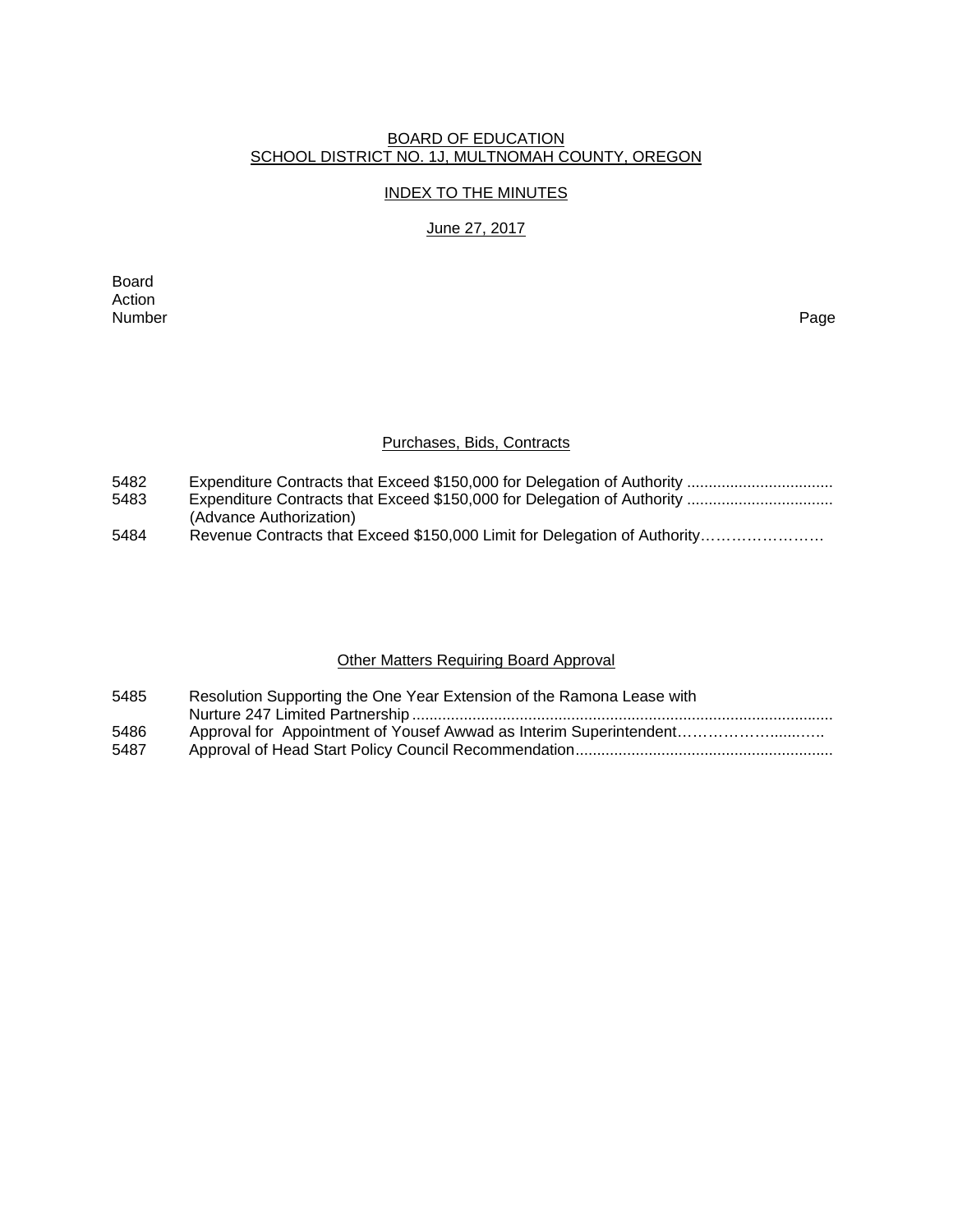June 27, 2017

### Purchases, Bids, Contracts

The Interim Superintendent RECOMMENDED adoption of the following item:

### Numbers 5482 through 5484

Director Esparza Brown moved and Director Knowles seconded the motion to adopt the above numbered items. The motion was put to a voice vote and passed unanimously (5-yes, 0-no), with Directors Koehler and Buel absent.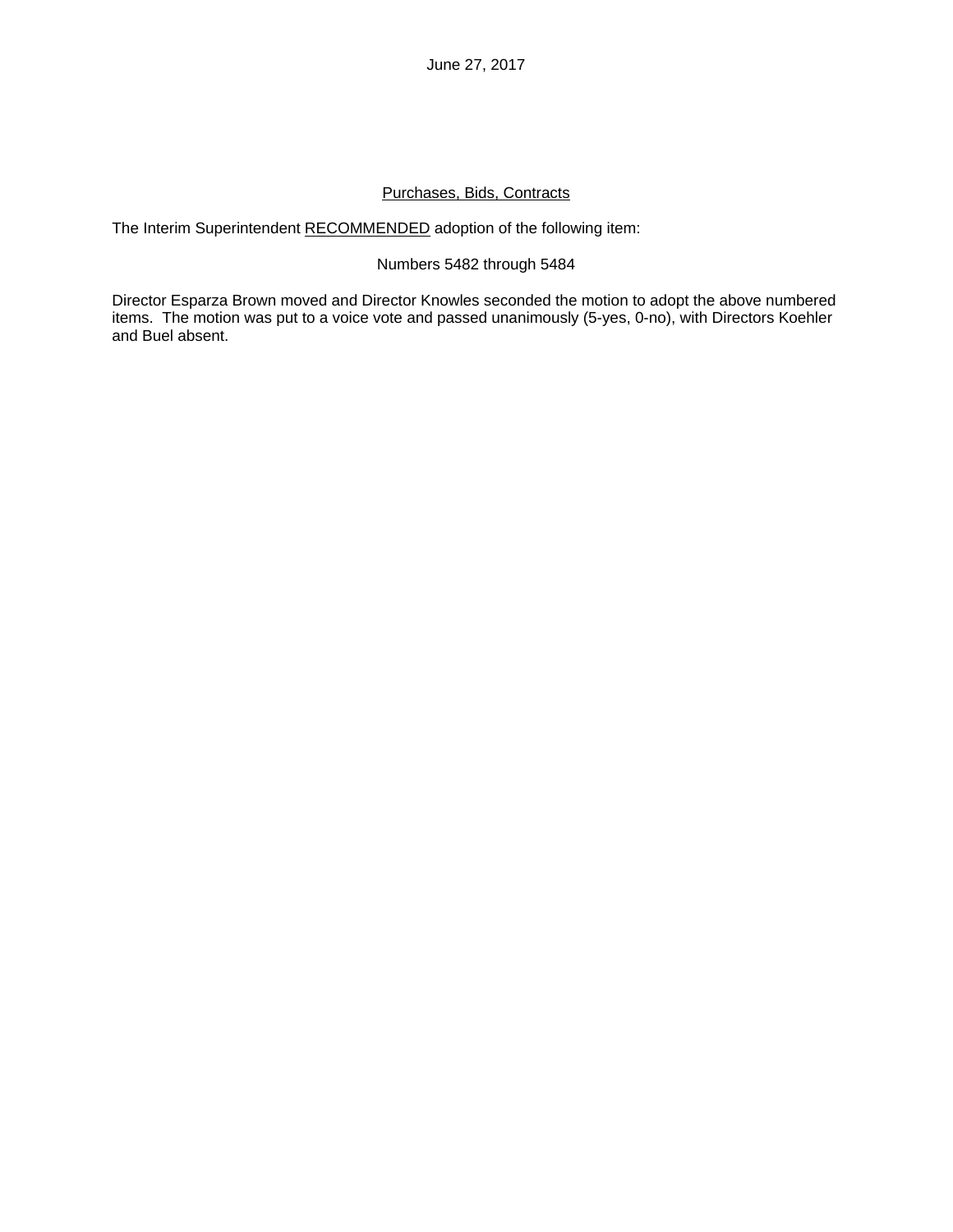### Expenditure Contracts that Exceed \$150,000 for Delegation of Authority

### **RECITAL**

Portland Public Schools ("District") Public Contracting Rules PPS-45-0200 ("Authority to Approve District Contracts; Delegation of Authority to Superintendent") requires the Board of Education ("Board") enter into contracts and approve payment for products, materials, supplies, capital outlay, equipment, and services whenever the total amount exceeds \$150,000 per contract, excepting settlement or real property agreements. Contracts meeting this criterion are listed below.

### **RESOLUTION**

The Superintendent recommends that the Board approve these contracts. The Board accepts this recommendation and by this resolution authorizes the Deputy Clerk to enter into the following agreements.

#### **NEW CONTRACTS**

| <b>Contractor</b>               | Contract<br>Term             | <b>Contract Type</b>                 | <b>Description of Services</b>                                                                                                                                                                                                              | Contract<br>Amount | <b>Responsible</b><br>Administrator,<br><b>Funding Source</b> |
|---------------------------------|------------------------------|--------------------------------------|---------------------------------------------------------------------------------------------------------------------------------------------------------------------------------------------------------------------------------------------|--------------------|---------------------------------------------------------------|
| <b>Resolutions</b><br>Northwest | 7/1/17<br>through<br>6/30/18 | <b>Personal Services</b><br>PS 64764 | To provide restorative justice<br>professional development,<br>coaching, and consulting<br>services for a cohort of 5<br>schools: George, Beaumont,<br>Ockley Green, Rigler and<br>Madison.<br><b>Direct Negotiation</b><br>PPS-46-0525 (4) | \$332,064          | J. Fukuda<br>Dept. 5431<br>Fund 101P                          |

# **AMENDMENTS TO EXISTING CONTRACTS**

| <b>Contractor</b> | Contract<br>Amendment<br>Term    | <b>Contract Type</b>                                | <b>Description of Services</b>                                                                                                | Amendment<br>Amount,<br><b>Contract Total</b> | Responsible<br>Administrator,<br><b>Funding Source</b> |
|-------------------|----------------------------------|-----------------------------------------------------|-------------------------------------------------------------------------------------------------------------------------------|-----------------------------------------------|--------------------------------------------------------|
| Instructure Inc.  | 7/1/2017<br>through<br>6/30/2018 | <b>Personal Services</b><br>PS 61780<br>Amendment 7 | Provide continued development<br>and implementation of the<br>Virtual Scholars curriculum and<br>classrooms.<br>RFP 2014-1862 | \$130,000<br>\$264.314                        | A. Lopez<br><b>Fund 205</b><br>Dept. 5485              |

*Y. Awwad*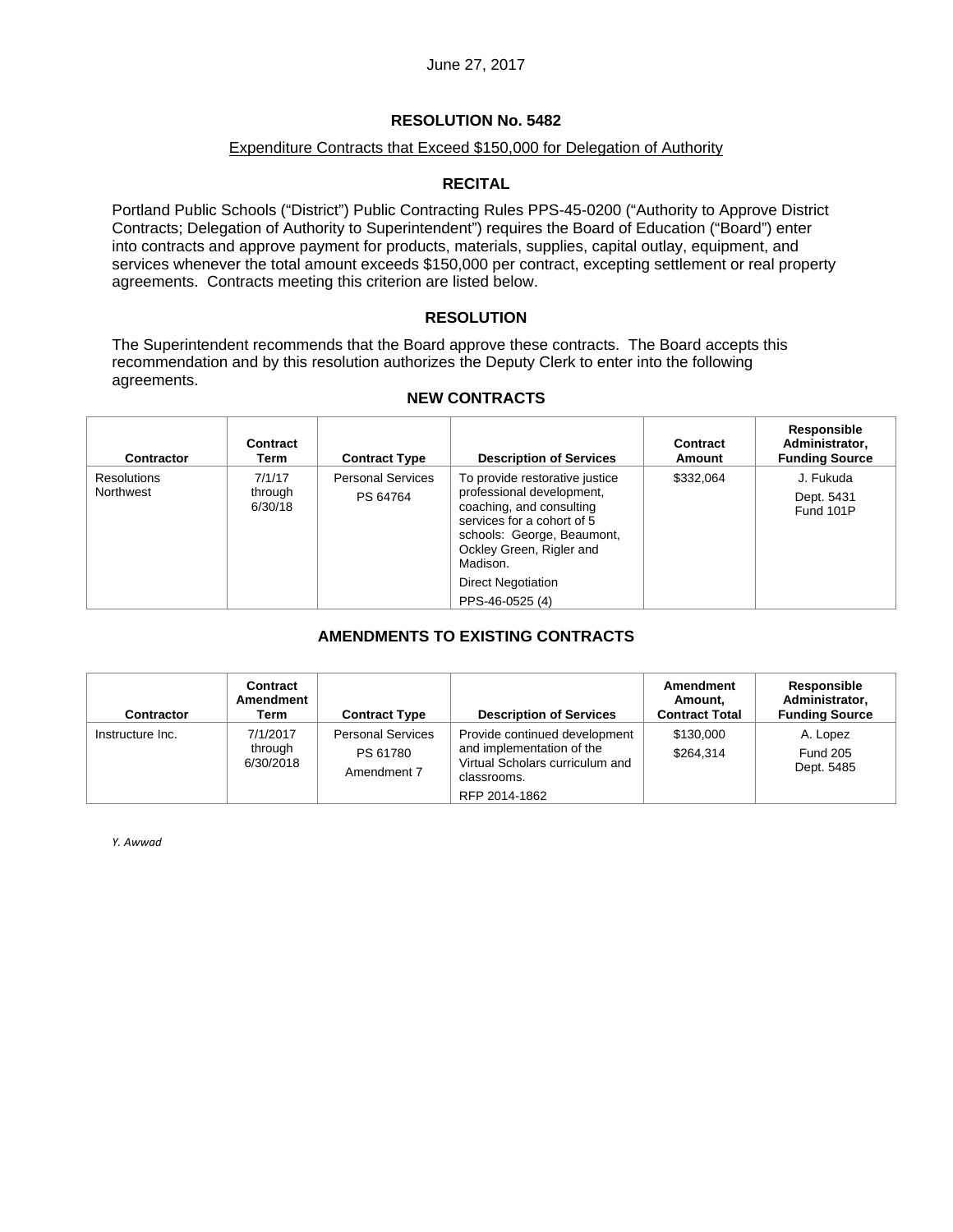#### Expenditure Contracts that Exceed \$150,000 for Delegation of Authority

### **RECITAL**

Portland Public Schools ("District") Public Contracting Rules PPS-45-0200 ("Authority to Approve District Contracts; Delegation of Authority to Superintendent") requires the Board of Education ("Board") enter into contracts and approve payment for products, materials, supplies, capital outlay, equipment, and services whenever the total amount exceeds \$150,000 per contract, excepting settlement or real property agreements. Contracts meeting this criterion are listed below.

### **RESOLUTION**

The Superintendent recommends that the Board approve these contracts. The Board accepts this recommendation and by this resolution authorizes the Deputy Clerk to enter into the following agreements.

 $\top$ 

f

| <b>Contractor</b>                                                   | Contract<br><b>Term</b>                                                             | <b>Contract Type</b>                                                                        | <b>Description of Services</b>                                                                                                                                                                                                                                                                                                                           | Contract<br><b>Amount</b>     | Responsible<br>Administrator.<br><b>Funding Source</b>       |
|---------------------------------------------------------------------|-------------------------------------------------------------------------------------|---------------------------------------------------------------------------------------------|----------------------------------------------------------------------------------------------------------------------------------------------------------------------------------------------------------------------------------------------------------------------------------------------------------------------------------------------------------|-------------------------------|--------------------------------------------------------------|
| <b>Commercial Piping</b><br>dba Gormley<br>Plumbing &<br>Mechanical | 6/28/2017<br>through<br>6/28/2020<br>Option to<br>renew for<br>one one-year<br>term | Indefinite Delivery /<br><b>Indefinite Quantity</b><br>Construction<br>ID/IQ XXXXX *        | Replacement of all cold water<br>fixtures intended for human<br>consumption and, when<br>warranted, partial pipe<br>replacement to mitigate likely<br>sources of lead based on<br>tested data.<br>The response plan will be<br>implemented at 90 sites.<br>Approximately 1,500 fixtures<br>will be replaced and<br>subsequently tested.<br>RFP 2017-2240 | Not to exceed<br>\$22,000,000 | J. Vincent<br>Dept. 5597<br><b>Fund 424</b><br>Project EC008 |
| Hydro-Temp<br>Mechanical, Inc.                                      | 6/28/2017<br>through<br>6/28/2020<br>Option to<br>renew for<br>one one-year<br>term | Indefinite Delivery /<br><b>Indefinite Quantity</b><br>Construction<br><b>ID/IQ XXXXX *</b> | Replacement of all cold water<br>fixtures intended for human<br>consumption and, when<br>warranted, partial pipe<br>replacement to mitigate likely<br>sources of lead based on<br>tested data.<br>The response plan will be<br>implemented at 90 sites.<br>Approximately 1,500 fixtures<br>will be replaced and<br>subsequently tested.<br>RFP 2017-2240 | Not to exceed<br>\$22,000,000 | J. Vincent<br>Dept. 5597<br><b>Fund 424</b><br>Project EC008 |

#### **NEW CONTRACTS**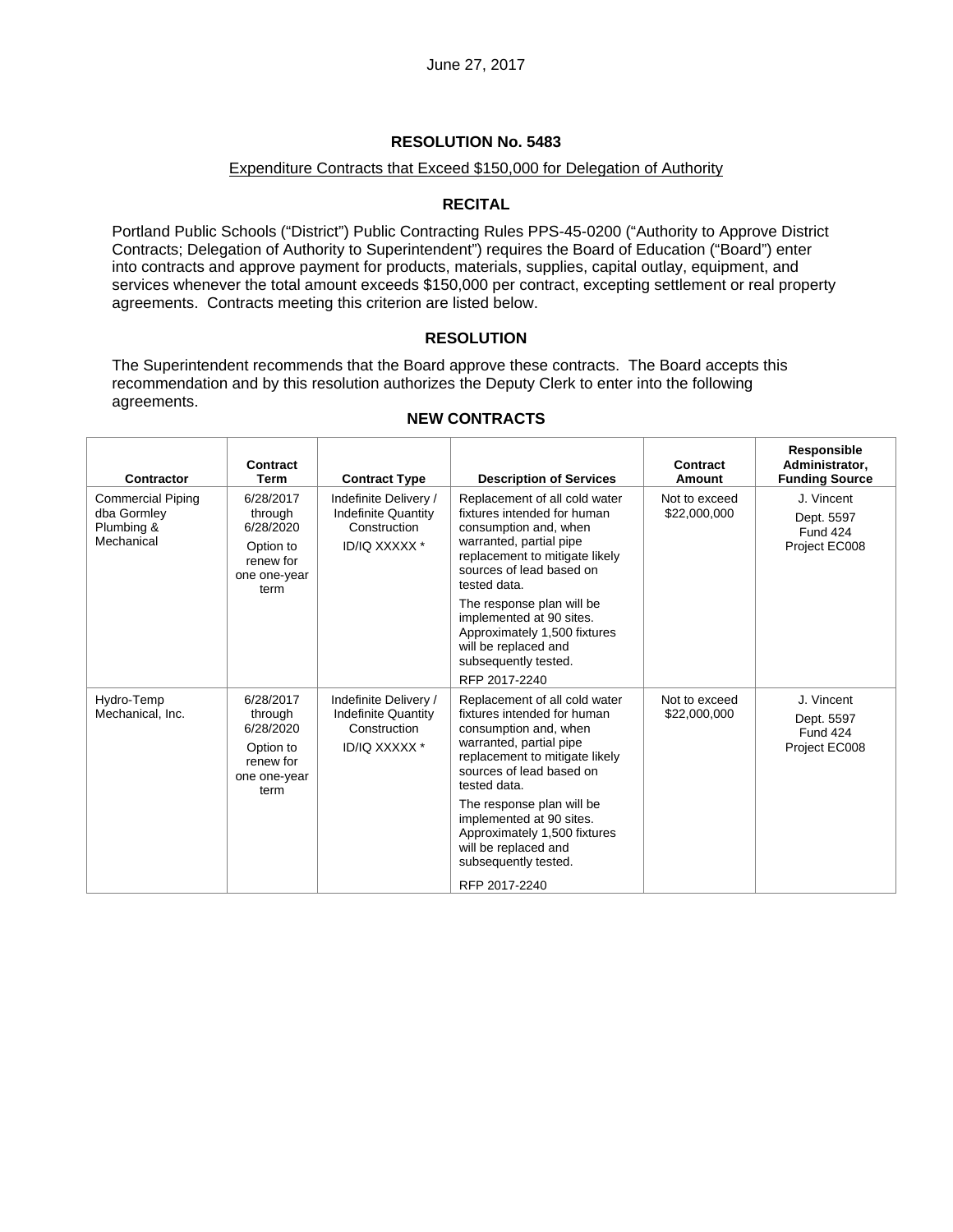| <b>Portland Mechanical</b><br>Construction | 6/28/2017<br>through<br>6/28/2020<br>Option to<br>renew for<br>one one-year<br>term | Indefinite Delivery /<br><b>Indefinite Quantity</b><br>Construction<br>ID/IQ XXXXX * | Replacement of all cold water<br>fixtures intended for human<br>consumption and, when<br>warranted, partial pipe<br>replacement to mitigate likely<br>sources of lead based on<br>tested data.<br>The response plan will be<br>implemented at 90 sites.<br>Approximately 1,500 fixtures<br>will be replaced and<br>subsequently tested.<br>RFP 2017-2240 | Not to exceed<br>\$22,000,000 | J. Vincent<br>Dept. 5597<br><b>Fund 424</b><br>Project EC008 |
|--------------------------------------------|-------------------------------------------------------------------------------------|--------------------------------------------------------------------------------------|----------------------------------------------------------------------------------------------------------------------------------------------------------------------------------------------------------------------------------------------------------------------------------------------------------------------------------------------------------|-------------------------------|--------------------------------------------------------------|
| Ross Builders<br>Northwest, LLC            | 6/28/2017<br>through<br>6/28/2020<br>Option to<br>renew for<br>one one-year<br>term | Indefinite Delivery /<br><b>Indefinite Quantity</b><br>Construction<br>ID/IQ XXXXX * | Replacement of all cold water<br>fixtures intended for human<br>consumption and, when<br>warranted, partial pipe<br>replacement to mitigate likely<br>sources of lead based on<br>tested data.<br>The response plan will be<br>implemented at 90 sites.<br>Approximately 1,500 fixtures<br>will be replaced and<br>subsequently tested.<br>RFP 2017-2240 | Not to exceed<br>\$22,000,000 | J. Vincent<br>Dept. 5597<br>Fund 424<br>Project EC008        |

\* The District is seeking advance authorization of this contract as provided in PPS Public Contracting Rule PPS-45-0200(4)(b)(C) and associated Administrative Directive 8.50.105-AD Purchasing and Contracting Delegation of Authority Section X(4). The parties are finalizing negotiation of contract terms.

*Y. Awwad*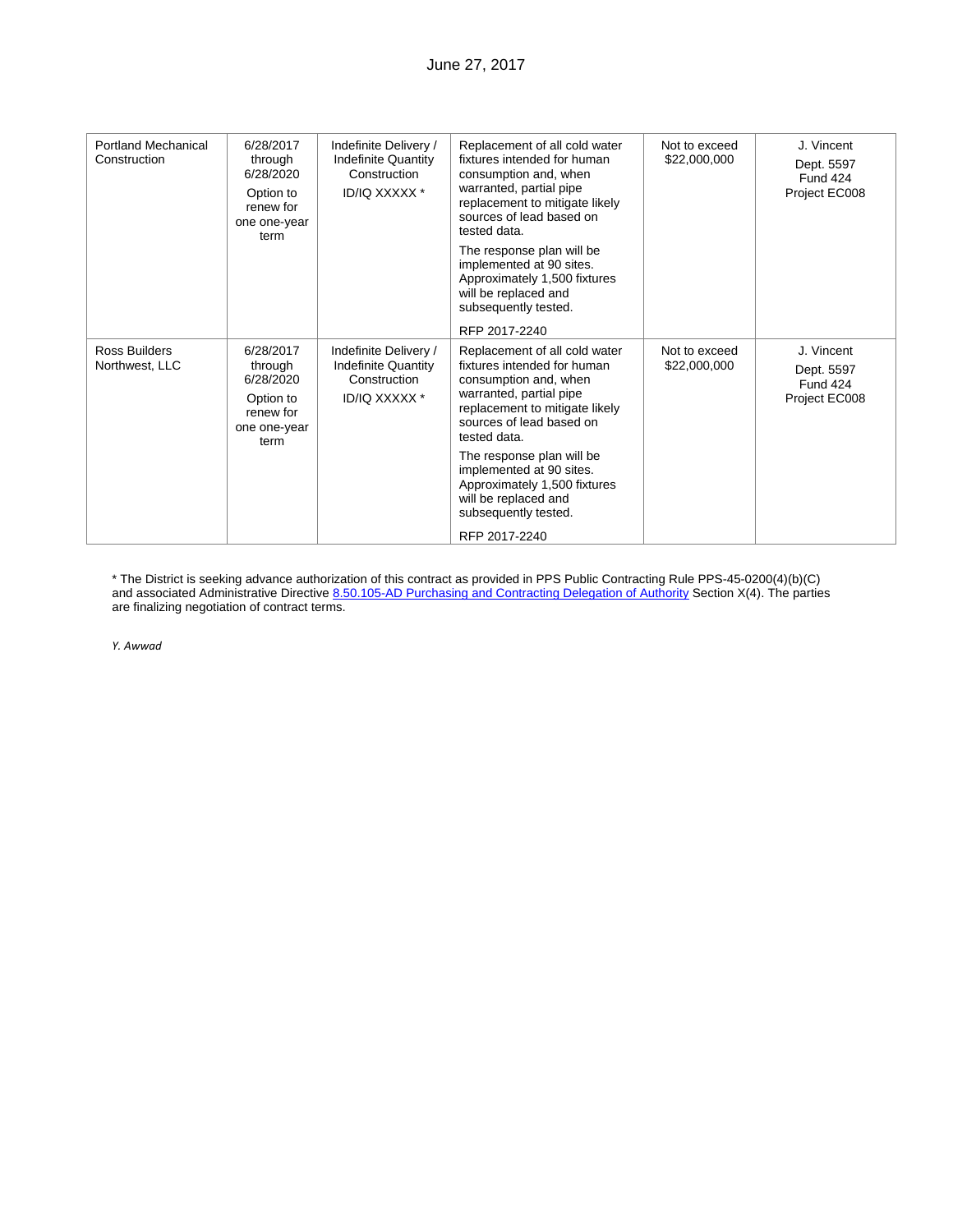#### Revenue Contracts that Exceed \$150,000 Limit for Delegation of Authority

#### **RECITAL**

Portland Public Schools ("District") Public Contracting Rules PPS-45-0200 ("Authority to Approve District Contracts; Delegation of Authority to Superintendent") requires the Board of Education ("Board") to enter into and approve all contracts, except as otherwise expressly authorized. Contracts exceeding \$150,000 per contractor are listed below.

#### **RESOLUTION**

The Superintendent recommends that the Board approve these contracts. The Board accepts this recommendation and by this resolution authorizes the Deputy Clerk to enter into the following agreements.

## **NEW INTERGOVERNMENTAL AGREEMENTS / REVENUE ("IGA/Rs")**

| Contractor       | Contract<br>Term                 | <b>Contract Type</b>                        | <b>Description of Services</b>                                                                | <b>Contract</b><br>Amount | Responsible<br>Administrator,<br><b>Funding Source</b>   |
|------------------|----------------------------------|---------------------------------------------|-----------------------------------------------------------------------------------------------|---------------------------|----------------------------------------------------------|
| City of Portland | 7/1/2017<br>through<br>6/30/2019 | Intergovernmental<br>Agreement /<br>Revenue | Portland Children's Levy will<br>support Head Start extended<br>day classrooms for two years. | \$979.807                 | H. Adair<br>Dept. 9999<br><b>Fund 205</b><br>Grant G1697 |

*Y. Aww*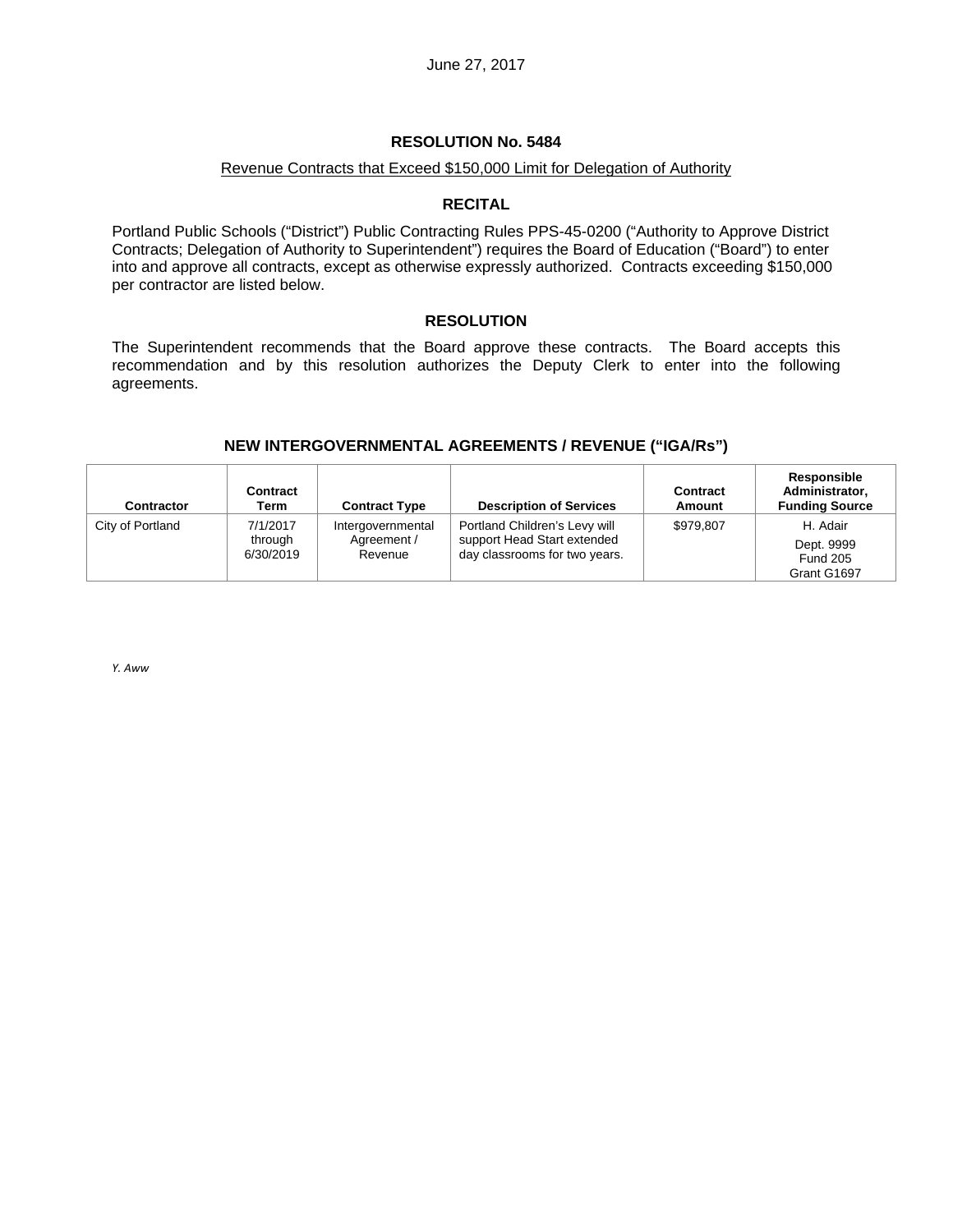June 27, 2017

### Other Matters Requiring Board Approval

The Interim Superintendent RECOMMENDED adoption of the following items:

### Numbers 5485 through 5487

Director Esparza Brown moved and Director Knowles seconded the motion to adopt the above numbered items. The motion was put to a voice vote and passed unanimously (5-yes, 0-no), with Directors Koehler and Buel absent.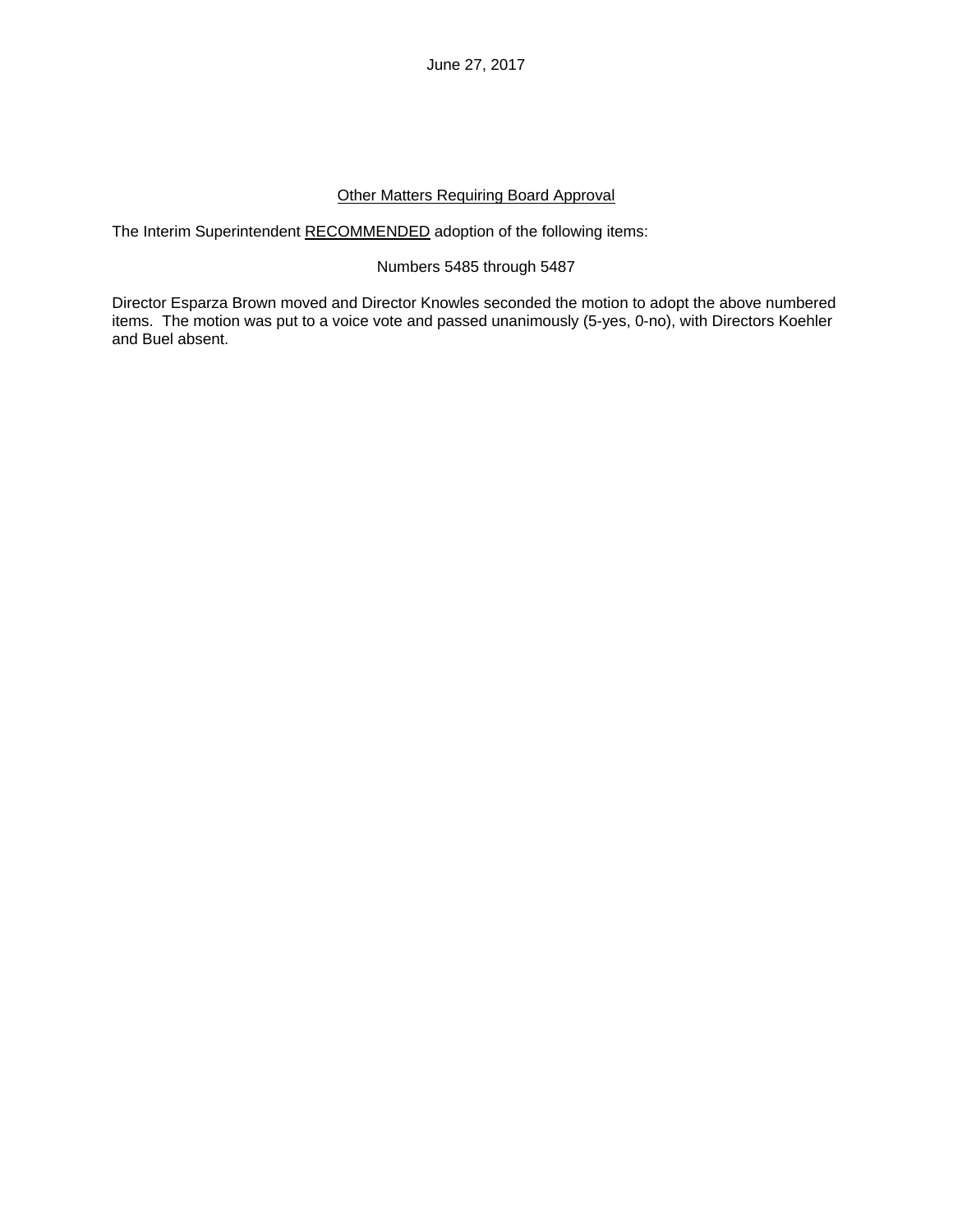#### June 27, 2017

#### **RESOLUTION No. 5485**

#### Resolution Supporting the One Year Extension of the Ramona Lease with Nurture 247 Limited Partnership

#### **RECITALS**

- A. WHEREAS, in July 2011, Portland Public Schools (PPS) leased 12,684 square feet in the Ramona affordable housing complex in the Pearl District. The premises consist of two separate spaces built out for preschool use with an outdoor playground between them;
- B. WHEREAS, In 2016, the lease was extended for two additional years, through July 2018;
- C. WHEREAS, In the 2016/17 school year, the Ramona became the site for the Chapman kindergarten program to help to alleviate the overcrowding at Chapman grade school;
- D. WHEREAS, the lease provides extensions for three additional one-year terms to provide flexibility to renew or terminate as more information is known about alternative options to accommodate growth in the Chapman catchment area;
- E. WHEREAS, the Board supports the extension of the Ramona lease for one additional year through June of 2019.

#### **RESOLUTION**

1. The Board of Education (Board) directs staff to extend the Ramona Lease one additional year through June 30, 2019 for a base rent amount not to exceed \$304,046 annually.

*J. Vincent / S. King*